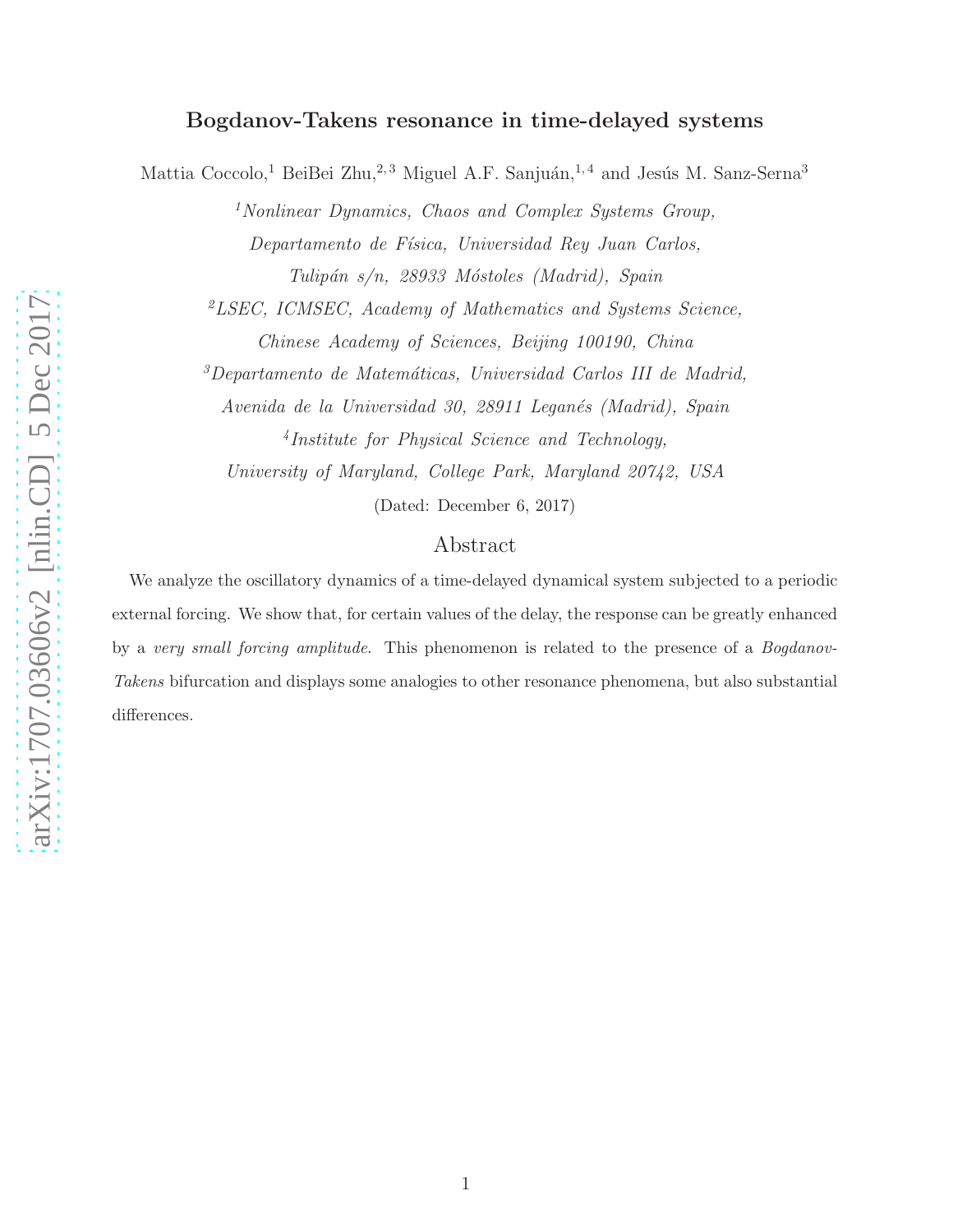### I. INTRODUCTION

Different resonance phenomena play a key role in the sciences. Examples, beyond the simplest case of a linear system forced at its natural frequency, include stochastic resonance [\[1](#page-13-0), [2\]](#page-13-1), chaotic resonance [\[3](#page-13-2)], coherence resonance [\[4\]](#page-13-3) and vibrational resonance (VR) [\[5\]](#page-13-4). For a recent monograph dealing with all these phenomena, see [\[6\]](#page-13-5). The stochastic resonance of a bistable system is triggered by the cooperation between noise and a weak periodic forcing, or even an aperiodic forcing. The noise can be replaced by a chaotic signal to obtain chaotic resonance. It is also possible to have noise–induced resonance in absence of external periodic forces, a phenomenon called coherence resonance. A nonlinear system driven by a biharmonic forcing, with a frequency faster than the other, can show VR. Resonances appear not only in systems described by ordinary differential equations, but also in time-delayed systems. Time-delay effects arise frequently in practical problems and have received much attention in recent years  $[7-11]$ . Hereditary effects are sometimes unavoidable and may easily turn a well-behaved system into one displaying very complex dynamics. A simple example is provided by Gumowski and Mira [\[12\]](#page-13-8), who demonstrate that the presence of delays may destroy stability and cause periodic oscillations in systems governed by differential equations. Vibrational resonance occurs in time-delayed systems with two harmonic forcings of different frequencies [\[13](#page-13-9)[–16](#page-14-0)]. Furthermore delay systems often possess oscillatory behavior even in the absence of forcing, and for this reason VR and related phenomena may occur even in the presence of only one external excitation [\[17](#page-14-1), [18\]](#page-14-2).

In this work we present a new resonance phenomenon that may appear in systems with delay. The addition of a *very small external forcing* may result in the solution changing from a damped, small amplitude oscillation to a sustained, large amplitude oscillation. The sustained response takes place for a range of values of the frequency  $\Omega$  of the external forcing (as distinct from phenomena that require well-defined values of  $\Omega$ ). The resonance occurs for a (narrow) interval of values of the delay and is related to the presence of a Bogdanov-Takens bifurcation [\[19](#page-14-3)] in the model. Therefore, we will refer to the resonance phenomenon as Bogdanov-Takens resonance. The Bogdanov-Takens bifurcation of an equilibrium point appears in systems with two (or more) parameters when the equilibrium undergoing the bifurcation has a zero eigenvalue of algebraic multiplicity two [\[20,](#page-14-4) [21\]](#page-14-5). Many different dynamics appears as explained in those references. In particular for some combinations of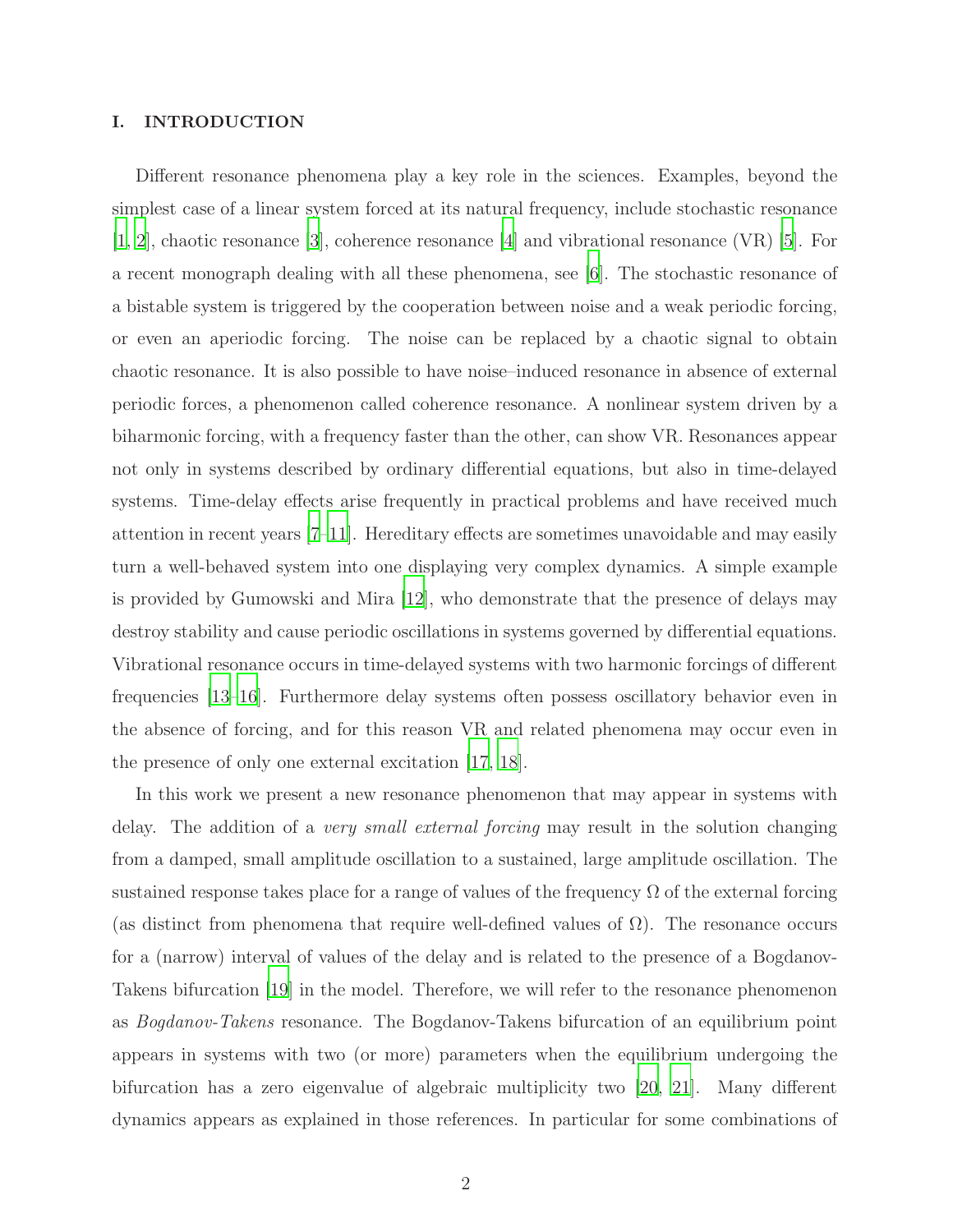parameters values, one finds Hopf, homoclinic and periodic saddle node bifurcations near the Bogdanov-Takens bifurcation point.

#### II. THE SYSTEM

The model that we use to describe and analyze the Bogdanov-Takens resonance is the apparently simple system called delayed action oscillator [\[22\]](#page-14-6). It is a single variable system with a double-well potential and a linear delayed feedback term with a constant time delay  $\tau \geq 0$ . The oscillator can be written as:

<span id="page-2-2"></span>
$$
\dot{x} = \alpha x_{\tau} + x - (1 + \alpha)x^3 + F \sin \Omega t \tag{1}
$$

$$
x_{\tau} = x(t - \tau),\tag{2}
$$

where  $\alpha$  measures the influence of the returning signal relative to that of the local feedback and represents a negative feedback,  $\tau$  is the time delay, and F and  $\Omega$  are the amplitude and frequency of the external periodic forcing. The constants  $\alpha$ ,  $\tau$ ,  $F$  and  $\Omega$  are real and the interest is in the case  $\alpha \in (-1,0)$ . Without the delayed term, this system would be a one-dimensional ODE and could not oscillate, but the linear delayed feedback converts the system into an infinite-dimensional one, allowing oscillatory dynamics. The system is interesting, among other things, for its analogy with the El Niño Southern Oscillator (ENSO) [\[23](#page-14-7), [24\]](#page-14-8) and the well-known Duffing oscillator  $\ddot{x} + \gamma \dot{x} + x(x^2 - 1) = 0$ , as discussed in [\[22\]](#page-14-6).

We begin by studying the unforced system with  $F = 0$  and parameters  $\alpha, \tau$ :

<span id="page-2-0"></span>
$$
\dot{x} = x + \alpha x_{\tau} - (1 + \alpha)x^3. \tag{3}
$$

This has the equilibrium points  $x = 0$  and  $x = \pm 1$ . The equilibrium  $x = 0$  is always unstable as may be easily shown by studying the corresponding linearization of Eq. [\(3\)](#page-2-0). The equilibria at  $\pm 1$  are stable in the absence of delay ( $\tau = 0$ ), but undergo Hopf bifurcations [\[25\]](#page-14-9) in the delayed system. For  $x = 1$  (and for symmetry reasons for  $x = -1$ ), the characteristic equation of the linearization is

<span id="page-2-1"></span>
$$
\lambda = -3\alpha - 2 + \alpha e^{-\lambda \tau}.\tag{4}
$$

If  $\alpha < -1$  or  $\alpha > -1/2$ , then, for any  $\tau > 0$ , all roots of this equation have negative real parts, and  $x = 1$  and  $x = -1$  are asymptotically stable. If  $-1 < \alpha < -1/2$ , there is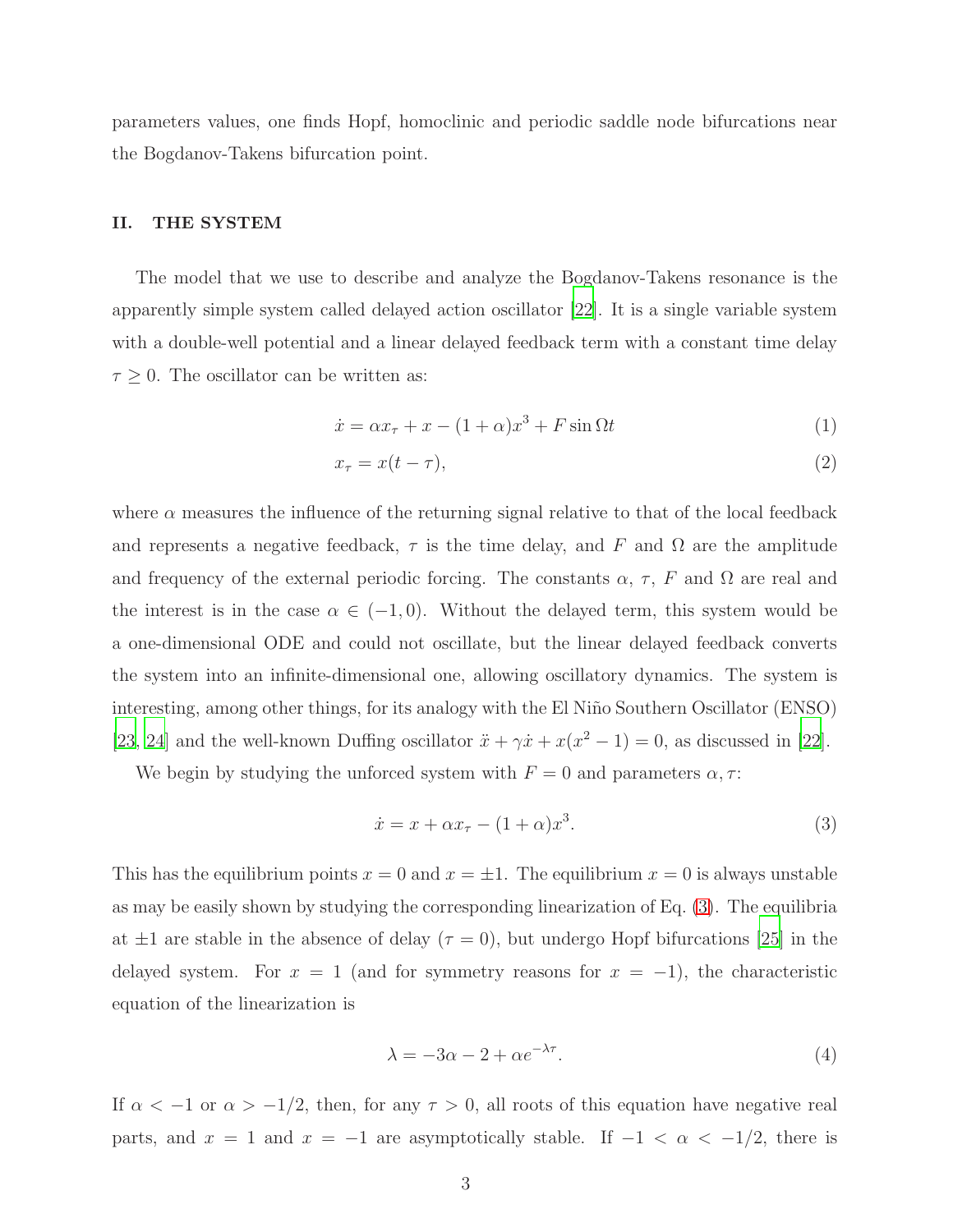a sequence  $\tau = \tau_k$ ,  $k = 0, 1, 2, \ldots$  of values of the delay for which Eq. [\(4\)](#page-2-1) has a pair of imaginary roots  $\pm i\omega_0$ , where  $\omega_0 = \sqrt{\alpha^2 - (3\alpha + 2)^2}$ . The delays  $\tau_k$  and the frequency  $\omega_0$ are related by the following expression:

<span id="page-3-0"></span>
$$
\tau_k = \frac{\sin^{-1}(-\omega_0/\alpha) + 2k\pi}{\omega_0}.\tag{5}
$$

If  $\tau \in [0, \tau_0)$ , then all roots of Eq. [\(4\)](#page-2-1) have negative real parts. For  $\tau = \tau_0$ , the roots of Eq. [\(4\)](#page-2-1) have real parts  $< 0$ , except for the pair  $\pm i\omega_0$ . If  $\tau \in (\tau_0, \tau_1]$ , Eq. (4) has one pair of complex conjugate roots with positive real parts. Thus, for fixed  $\alpha$ ,  $-1 < \alpha < -1/2$ , and varying  $\tau$ , the equilibria  $x = 1$  and  $x = -1$  undergo a Hopf bifurcation at  $\tau = \tau_0$ , where, as  $\tau$  increases, they turn from being asymptotically stable into being unstable. Additional Hopf bifurcations occur at  $\tau_k$ ,  $k = 1, 2, \ldots$ , but we shall not be concerned with them. For the value  $\alpha = -0.925$  used in [\[22\]](#page-14-6) and in the numerical experiments below,  $\tau_0 \approx 1.1436$  and  $\omega_0 \approx 0.5050$ .

The panels in Fig. [1](#page-4-0) plot 'phase portraits' in the plane  $x, x<sub>\tau</sub>$ , showing the solutions of the system with fixed  $\alpha$  and varying  $\tau$ . This behavior corresponds to a symmetric Bogdanov-Takens bifurcation as described in [\[20](#page-14-4)]. In each panel there are different solutions, plotted with different colors, corresponding to different constant history functions  $x_{\tau}(t) = u_0, t \in$  $[-\tau, 0]$ ,  $u_0$  a constant. Bear in mind that this is different from a true phase portrait of an ODE system because in the delayed case it is not true that each point in the plane defines a unique trajectory. In the panels the solutions move counterclockwise. Panel (a) corresponds to the case of "small"  $\tau$ ; solutions are generically attracted to a stable equilibrum  $\pm 1$ . For  $\tau$ "large", solutions are generically attracted to a single big stable loop that we call from now on  $L_s$ , see panel (d). As  $\tau \to \infty$ , solutions on  $L_s$  are approximately square waves where  $x(t)$ jumps from  $a = +\sqrt{(1-\alpha)/(1+\alpha)}$  to  $-a$  and back, and simultaneously  $x(t - \tau)$  jumps from  $-a$  to a and back. The orbitally stable loop  $L_s$  is born at a saddle-node bifurcation at  $\tau = \tau_c$  (for  $\alpha = -0.0925$ ,  $\tau_c \approx 1.119$ ). The saddle-node bifurcation point  $\tau_c$  is smaller than the Hopf bifurcation point  $\tau_0$  discussed above, so that for  $\tau \in (\tau_c, \tau_0)$  the attracting big loop  $L_s$  coexists with the attractors at  $x = \pm 1$ . This is the regime of interest for our purposes. The interval  $(\tau_c, \tau_0)$  contains two subintervals  $(\tau_c, \tau_h)$ ,  $(\tau_h, \tau_0)$  corresponding to different dynamics. In the first of these subintervals (panel (b)), there is an unstable loop  $L_u$  surrounding the equilibria;  $L_u$  is of course born, together with  $L_s$ , at the saddle-node bifurcation at  $\tau = \tau_c$ . At  $\tau = \tau_h$ ,  $L_u$  becomes a homoclinic connection of the equilibrium at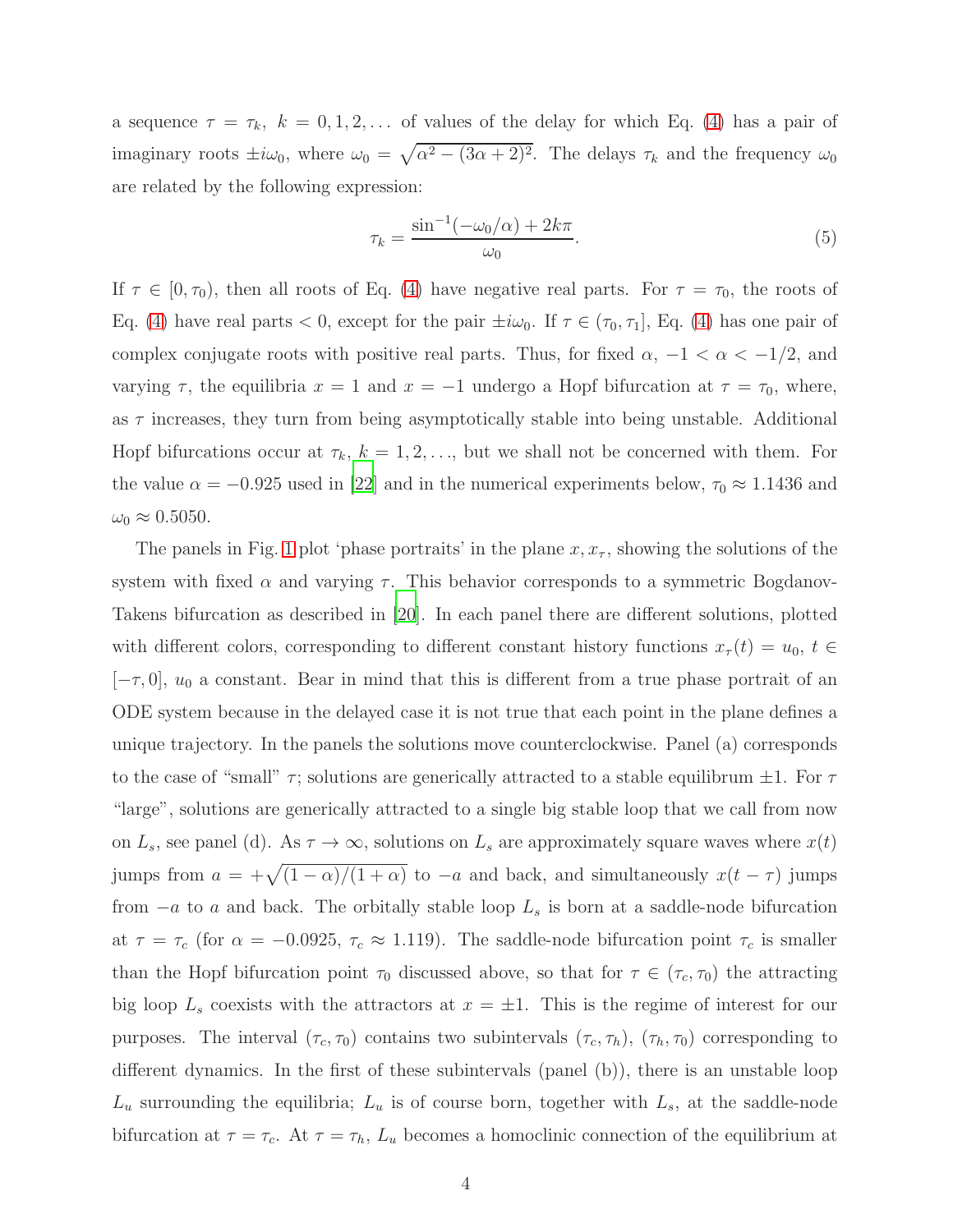

<span id="page-4-0"></span>FIG. 1: Phase portrait of the system, Eq. [\(1\)](#page-2-2), for  $\alpha = -0.925$ , and for  $\tau = 1, 1.122, 1.13$  and 1.7, respectively. In the figures different trajectories arising from different history functions, are plotted with different colours. In panel (d) the black thick loop is the limit circle, to which the trajectories are attracted that we call stable loop,  $L_s$ . (colors available on line)

 $x = 0$  and a further increase of  $\tau$  turns the homoclinic connection into a couple of unstable orbits  $L_{\pm 1}$ , one around  $x = 1$  and the other around  $-1$  (panel (c)). These unstable orbits disappear at the subcritical Hopf bifurcation at  $\tau = \tau_0$ , where each of them merges with the corresponding equilibrium. The bifurcations at  $\tau_c$ ,  $\tau_h$  and  $\tau_0$  for fixed  $\alpha$  clearly correspond to a Bogdanov-Takens scenario for the two-parameter model Eq. [\(3\)](#page-2-0). A summary of the possible behaviors of the solutions as  $\tau$  varies appears in Table [I.](#page-5-0) Even though the results just reported here were obtained numerically, analytical calculations of the bifurcation diagram corresponding to Fig. [1](#page-4-0) can be found by means of the procedure presented in [\[20\]](#page-14-4). There,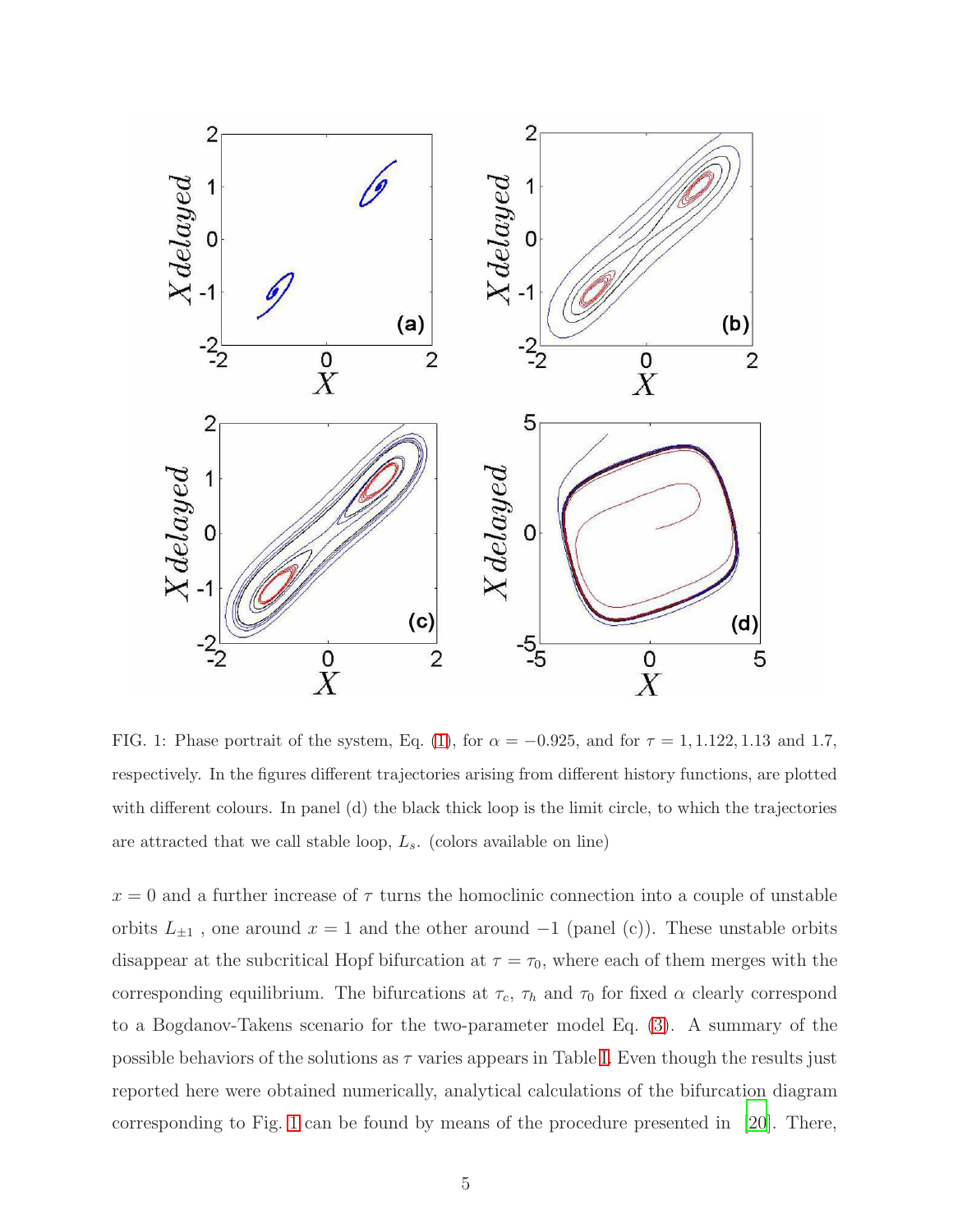| Solutions as a function of $\tau$ for fixed $\alpha$ . The Bogdanov – Takens bifurcation |                                                  |
|------------------------------------------------------------------------------------------|--------------------------------------------------|
| $\tau < \tau_c$                                                                          | The equilibrium points $\pm 1$ attract (most)    |
|                                                                                          | solutions.                                       |
| Periodic saddle–node bifurcation at $\tau_c$ .                                           |                                                  |
| A stable loop $L_s$ and a smaller unstable loop $L_u$ are born.                          |                                                  |
| $\tau_c < \tau < \tau_h$                                                                 | The equilibrium points attract solutions         |
|                                                                                          | inside $L_u$ .                                   |
|                                                                                          | Outside $L_u$ solutions are attracted to $L_s$ . |
| Homoclinic bifurcation at $\tau = \tau_h$ .                                              |                                                  |
| The loop $L_u$ gives rise to two unstable loops $L_{\pm 1}$ around $\pm 1$ respectively. |                                                  |
| $\tau_h < \tau < \tau_0$                                                                 | Solutions inside $L_{\pm 1}$ attracted to corre- |
|                                                                                          | sponding equilibrium.                            |
|                                                                                          | Other solutions are attracted to $L_s$ .         |
| Hopf bifurcation at $\tau = \tau_0$ .                                                    |                                                  |
| The loops $L_{\pm 1}$ merge with the corresponding equilibrium.                          |                                                  |
| Large $\tau$                                                                             | $L_s$ attracts most solutions.                   |

<span id="page-5-0"></span>TABLE I: Behaviour of the solutions of the unforced system [\(3\)](#page-2-0) as a function of  $\tau$ .  $L_s$  represents the stable loop and  $L<sub>u</sub>$  the unstable loop, being both asymptotic trajectories of the system.

the authors consider the general equation

$$
\dot{x} = f(x, x_{\tau})\tag{6}
$$

$$
x_{\tau} = x(t - \tau),\tag{7}
$$

where  $\tau$  is the delay, and  $f$  is an arbitrary smooth function. They use the Taylor expansion in the right-hand side

$$
\dot{x} = x + \alpha x_{\tau} + \gamma_1 x^3 + \gamma_2 x^2 x_{\tau} + \gamma_3 x x_{\tau}^2 + \gamma_4 x_{\tau}^3 + O(|x|^5)
$$
(8)

and study the linear stability and bifurcations conditions by calculating a centre manifold reduction. Then, they summarize the dynamics near the Bogdanov-Takens point  $(\alpha, \tau)$  = (−1, 1). By following their steps, it is possible to find the centre manifold equations for our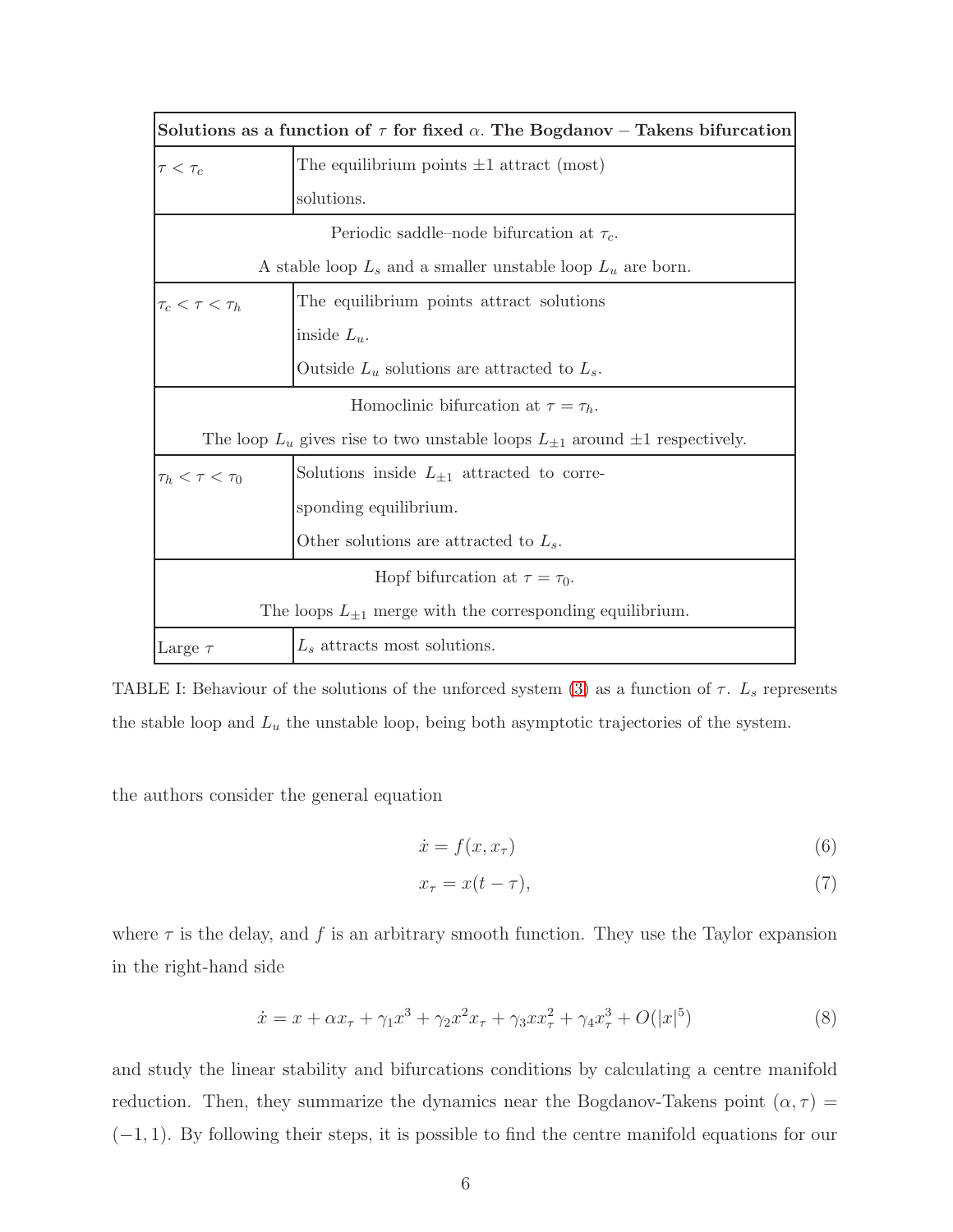case  $(\gamma_1 = -(1 + \alpha), \gamma_2 = \gamma_3 = \gamma_4 = 0)$ , that yields

$$
\dot{z}_1 = z_2 \tag{9}
$$

$$
\dot{z}_2 = (2\alpha + 2)z_1 + \left(\frac{-4\alpha}{3} + 2\tau - \frac{10}{3}\right)z_2 + az_1^2z_2 + 2bz_1^3\tag{10}
$$

$$
a = b = -2(1 + \alpha).
$$
 (11)

For the  $\alpha$  values that we have quoted in the previous section, the parameters  $a, b$  are both negative. So that, our system fall in the second case discussed in detail in [\[20\]](#page-14-4), where the conditions for the system to undergo the Bogdanov-Takens bifurcation in a small neighborhood of the Bogdanov-Takens point are explicitly given. These conditions reproduce our numerical results.

### III. RESONANCE

The forced system  $\dot{x} = x - x^3 + A \cos \omega t$  shows small-amplitude sustained oscillations around one of the equilibrium points  $x = \pm 1$ , which are only possible due to the slow forcing  $A \cos \omega t$ . Then, by adding a fast forcing  $B \cos \Omega t$ , with  $\Omega \gg \omega$ , the oscillations may go from one well to the other. This is the phenomenon of vibrational resonance [\[5](#page-13-4), [27\]](#page-14-10). Equations like [\(1\)](#page-2-2) may exhibit something extremely similar [\[18,](#page-14-2) [28\]](#page-14-11). The autonomous system  $\dot{x} + x((1+\alpha)x^2 - 1) - \alpha x_{\tau} = 0$  shows slowly damped oscillations around +1 or -1, induced by the delay. Then, the addition of a forcing term F sin  $\Omega t$  may give rise to sustained oscillations that go from one well to the other. The phenomenon that we study here is considerably different. We illustrate it in the case with  $\alpha = -0.925$ ,  $\tau = 1.14$  and constant history  $u_0 = 1.1$ . For this value of  $\tau$ , the equilibria  $\pm 1$  coexist with the attractor  $L_s$ . Figure [2](#page-7-0) corresponds to the unforced case  $F = 0$ . The solution is a marginally damped oscillation with angular frequency approximately equal to  $\omega_n = 0.50$ , as the position of the peak in Fig. [2\(](#page-7-0)b) shows. Then, we add a very small forcing value  $F = 0.01$  of angular frequency  $\Omega = 0.50$  (the exact value of the forcing frequency  $\Omega$  is not critical, as we will discuss later). As we show in Fig. [3\(](#page-8-0)a), the solution is a sustained oscillation of large amplitude and angular frequency  $\omega_n = 0.40$ , as shown by the position of the peak in Fig. [3\(](#page-8-0)b). Therefore, there is a huge impact of the small forcing term. The resulting sustained oscillation is triggered by the forcing, but it is not a direct response to it, because the frequency of the interwell oscillation does not match the forcing frequency  $\Omega$ , as we see by comparing Figs. [2\(](#page-7-0)b) and [3\(](#page-8-0)b). In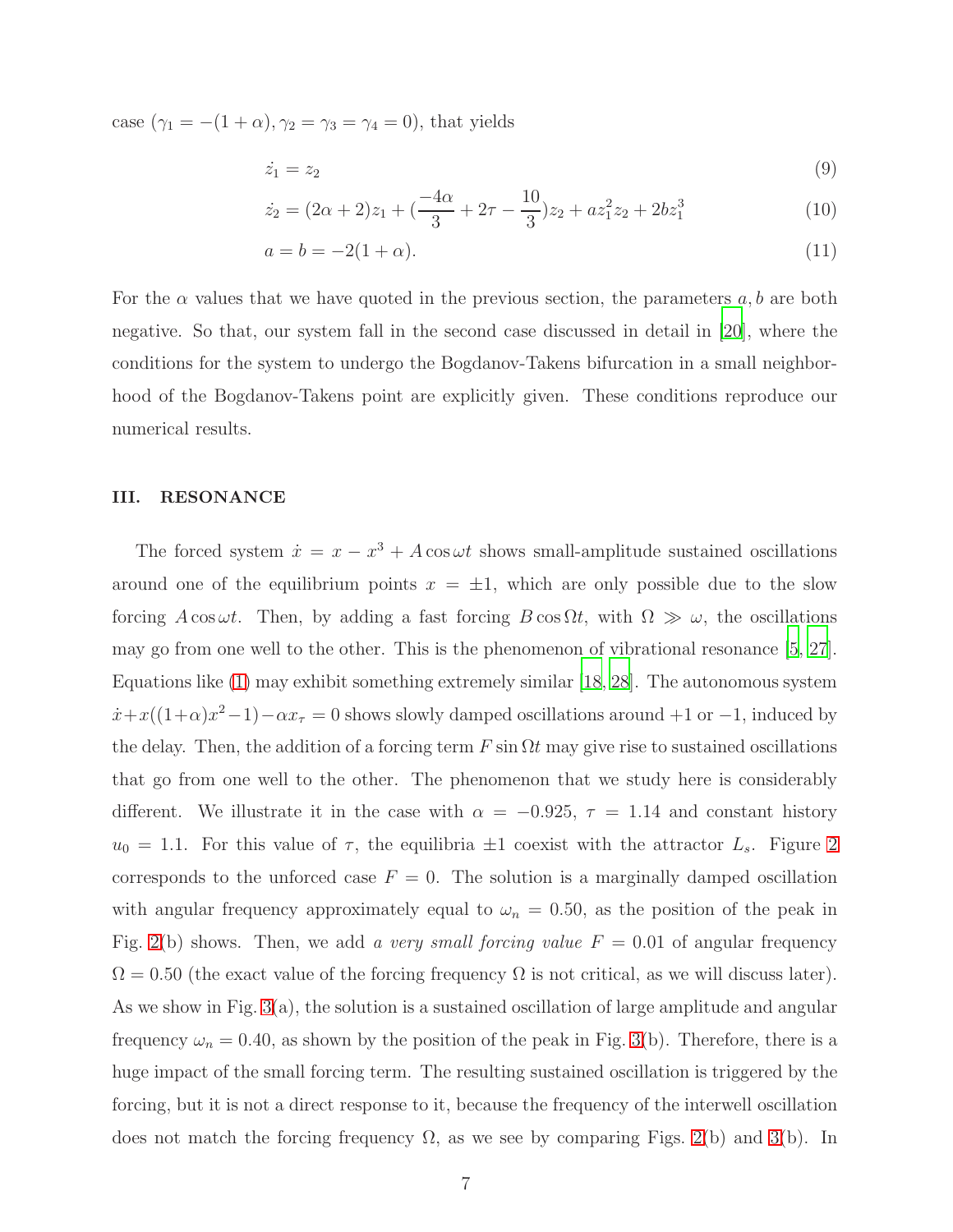a phase portrait, the forcing would cause the solution to jump from the neighbourhood of the equilibrium  $x = 1$  to the stable loop  $L_s$ . Figure [4](#page-8-1) shows the amplitude of the solution as a function of  $\tau$ , without forcing (panel (a)) and as a function of  $\tau$  and  $\Omega$ , with  $F = 0.01$ (panel (b)). The numerical experiments support the analysis done in the previous section. In fact, it is possible to appreciate the enhancement of the amplitude A for  $\tau$  in panel (a), and the enhancement of the amplitude A in the range  $1.119 < \tau < 1.143$  where  $L_s$  coexists with the stable equilibria, in panel (b). If  $\tau$  is larger than 1.143, then the equilibrium points  $\pm 1$  loose their stability so that the damped oscillations around them no longer exist, and the system shows an interwell oscillation without any need of an external forcing. On the other hand, if  $\tau$  is below 1.119, the solution will eventually settle in one of the wells, even if in a transient phase it oscillates between both wells. Moreover, by looking at the  $\Omega$ -axis it is possible to appreciate the complexity of the amplitude values around the value of  $\Omega = 0.5$ due to the nonlinearity of the system, as predicted in the previous paragraphs. It is worth to point out that the resonance phenomenon takes places for values of  $\Omega$  in a suitable interval, rather than at critical values.



<span id="page-7-0"></span>FIG. 2: The unforced  $(F = 0)$  system [\(1\)](#page-2-2) with  $\alpha = -0.925$ ,  $\tau = 1.14$ , and a constant history function  $u_0 = 1.1$ . Panel (a): The solution  $x(t)$ . Panel (b): the Fourier analysis shows the frequency at which the amplitude peak shows up. The amplitude A has been calculated after omitting the initial transients.

It is important to point out that the phenomenon that we are discussing is very different from well-known cases where a forcing with a moderate value of  $F$  gives a solution that, upon Fourier analysis, is seen to consist of modes  $cos(\Omega t + \phi_1)$  (the fundamental harmonic),  $\cos(3\Omega t+\phi_3)$  (the third harmonic) or  $\cos(\Omega t/3+\phi_1)$  (subharmonic) (odd numbered overtones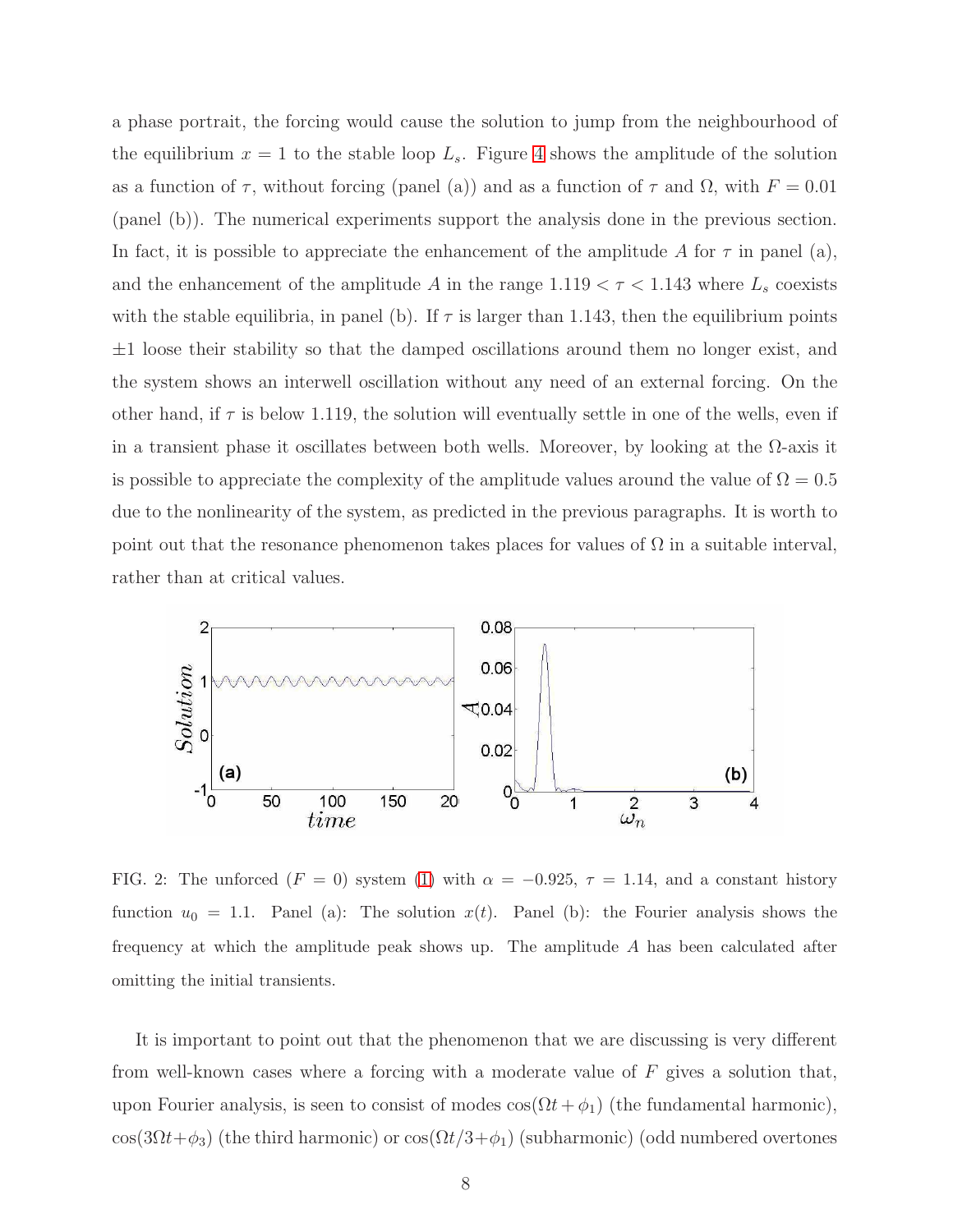

<span id="page-8-0"></span>FIG. 3: As in Fig. [2,](#page-7-0) except that a small forcing  $F = 0.01$ ,  $\Omega = 0.5$  has been added; the solution is now a sustained oscillation of large amplitude. When comparing with Fig. [2\(](#page-7-0)b) note the change in the vertical scale for  $A$ . The amplitude  $A$  has been calculated after omitting the initial transients.



<span id="page-8-1"></span>FIG. 4: The figures show the amplitude gradient of the oscillatory solution of the system, Eq. [\(1\)](#page-2-2), as a function of  $\tau$  for  $F = 0$  in panel (a), and as a function of  $\Omega$  and  $\tau$  for  $F = 0.01$  in panel (b). We have considered values of  $\tau$  close to the critical values where the bifurcations occur. It is possible to appreciate the complexity of the panel (b) for values around  $\Omega = 0.5$ . Here,  $\alpha = -0.925$  and the history function is the constant  $u_0 = 1.1$ . The amplitude A has been calculated after omitting the initial transients. (colors available on line)

are expected in view of the cubic nonlinearity). Similarly, the phenomenon here is clearly different form that described in [\[17\]](#page-14-1).

In order to show that the phenomenon is not specific to the particular model [\(1\)](#page-2-2), we have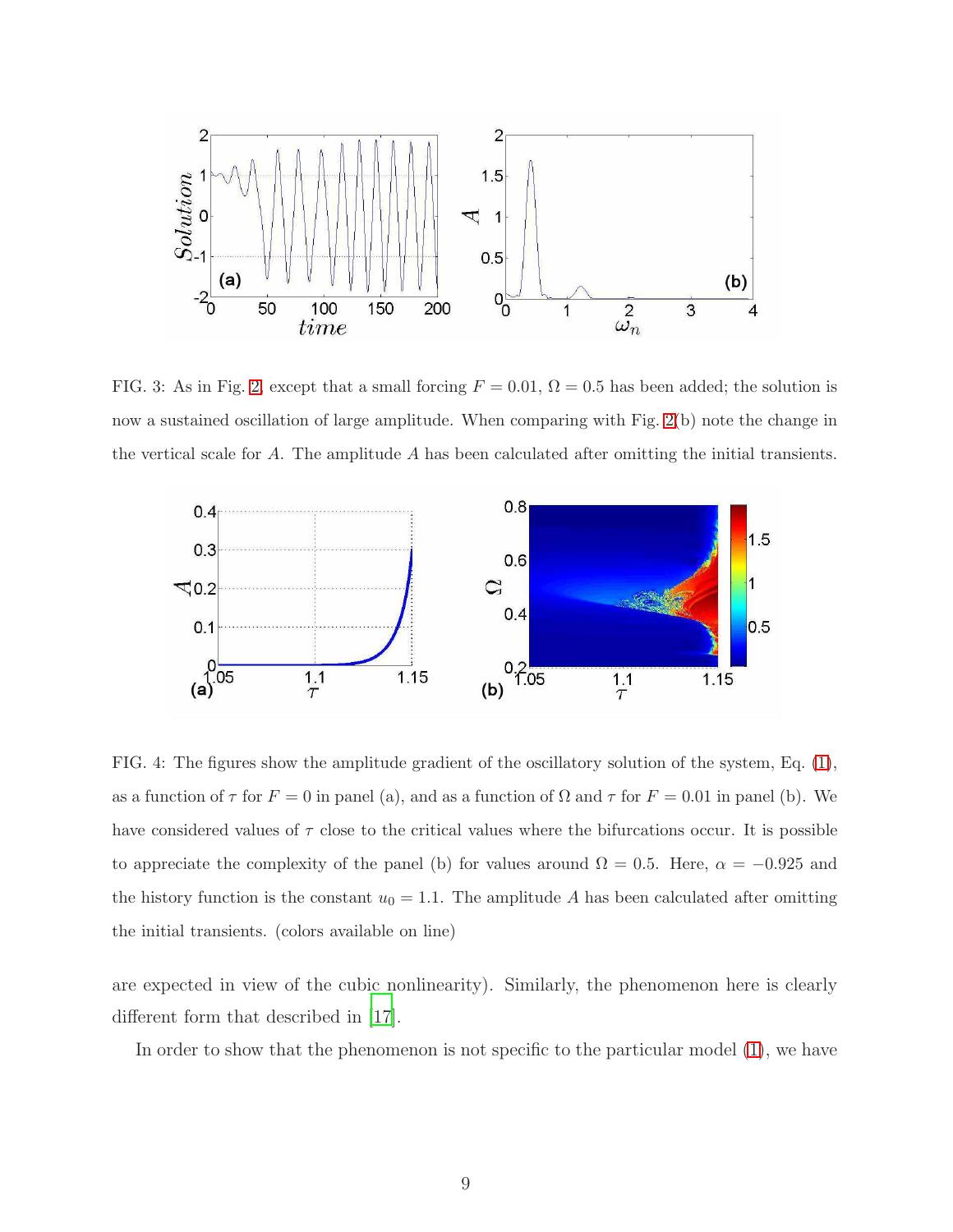also analyzed the equation

<span id="page-9-1"></span>
$$
\dot{x} = \alpha x_{\tau} + x - 3(1 + \alpha)x x_{\tau}^{2} + 2(1 + \alpha)x_{\tau}^{3} + F \sin \Omega t \tag{12}
$$

$$
x_{\tau} = x(t - \tau),\tag{13}
$$

that undergoes a Bogdanov-Takens bifurcation [\[20](#page-14-4)]. The resonance studied here also occurs, as seen in Fig. [5:](#page-9-0) the introduction of a very small external forcing induces again interwell oscillations.



<span id="page-9-0"></span>FIG. 5: Model [\(12\)](#page-9-1) with  $\tau = 1.19$ ,  $\alpha = -0.9$ , and a constant history function  $u_0 = 1.1$ . On the left: damped oscillations in the absence of forcing  $(F = 0)$ . On the right: large amplitude oscillations for a small forcing,  $F = 0.015$ ,  $\Omega = 0.45$ .

### IV. DYNAMICS OF THE RESONANCE

We now study the impact on the resonance of changes in the forcing frequency  $\Omega$ , the parameter  $\alpha$  and the history function  $u_0$ .

Figure [6\(](#page-10-0)a) depicts the amplitude (maximum value of the Fourier spectrum) of the response x as a function of  $\Omega$ ; the resonance manifests itself for a range of values of  $\Omega$  around 0.4. Panel (b) gives the frequency  $\omega_n$  for which the Fourier spectrum of the signal attains its maximum value, that we called in the figure  $\omega_{max}$ . Note the little correlation between  $ω_{max}$  and Ω; for Ω large,  $ω_{max}$  corresponds to the frequency on  $L_s$ .

In Fig. [7](#page-11-0) we use the alternative value  $\alpha = -0.8$  in order to check the occurrence of the resonance. Note that the value of the critical  $\tau_0$  for which the resonance appears increases, in agreement with Eq. [\(5\)](#page-3-0).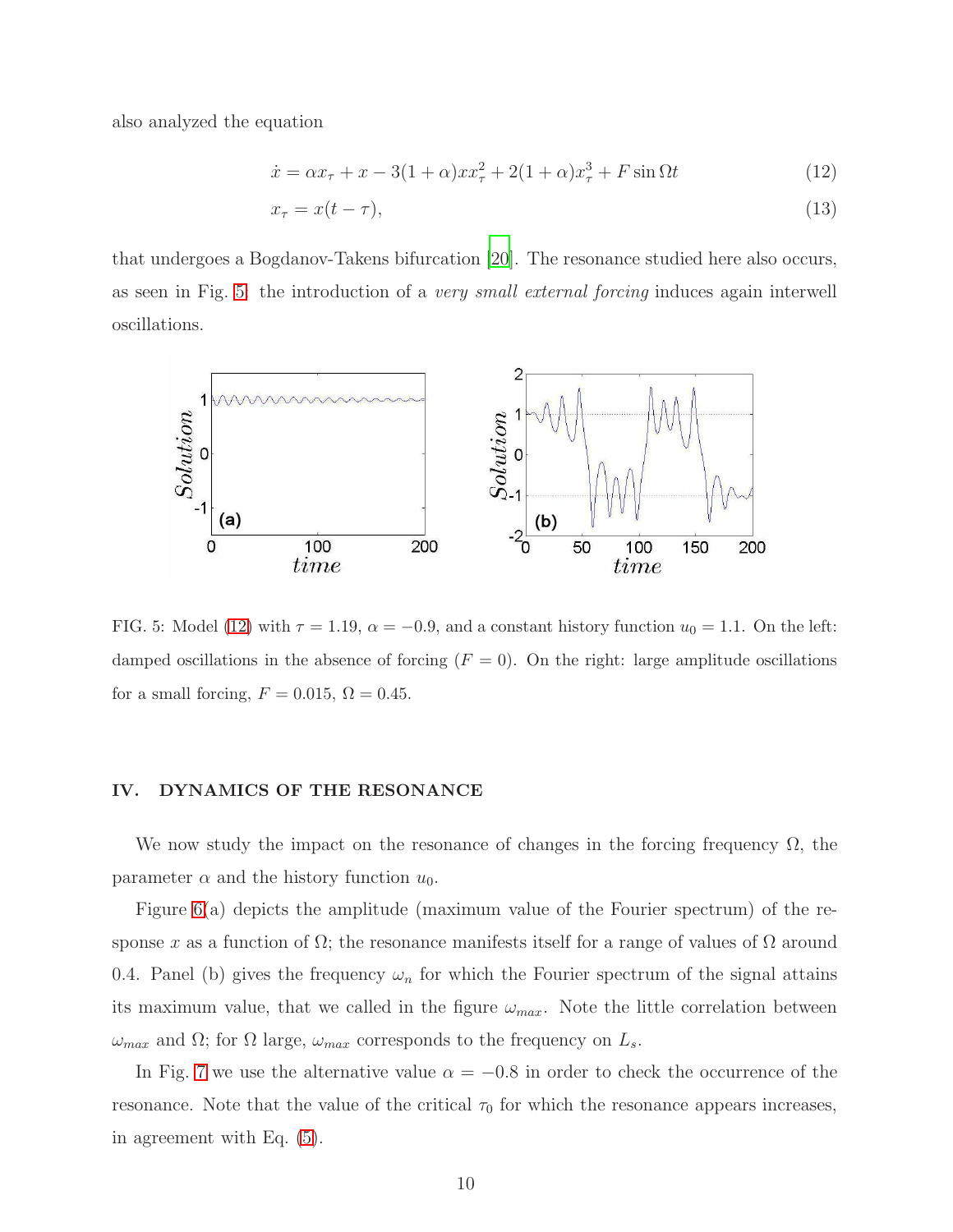

<span id="page-10-0"></span>FIG. 6: The figures show (a) the amplitude of the oscillation and (b) the frequency  $\omega_n$  which gives the maximum in amplitude, that we called  $\omega_{max}$ , as a function of  $\Omega$ , corresponding to the system, Eq. [\(1\)](#page-2-2), for  $F = 0.01$ ,  $\tau = 1.14$ ,  $\alpha = -0.925$ , and a constant history function  $u_0 = 1.1$ . In (a) a well-defined peak appears around  $\Omega = 0.4$  that shows that the resonance phenomenon takes place for suitable values of the forcing frequency. The amplitude  $A$  has been calculated after omitting the initial transients.

It is of interest to study numerically the changes of the critical  $\tau_0$  as  $\alpha$  varies, as shown in Fig. [8,](#page-12-0) that plots the amplitude of the oscillation as a function of  $\Omega$  for different values of  $\alpha$ , from  $\alpha = -0.5$ , panel (a) to  $\alpha = -0.9$ , panel (e). We note that for larger values of  $\alpha$ , the critical value of  $\tau$  that triggers the resonance increases. The figures also show that the shape of the peak in the  $(\Omega, A)$  plane and the range of  $\Omega$  leading to resonance change with  $\alpha$ , although not as much as the value of  $\tau_0$ .

Another important factor in the study of delayed systems is the history function. We have carried out numerical experiments changing the history function and found that the phenomenon is robust against the variation of the history. In fact, none of the figures shown above changes if we alternatively use linear, quadratic or sinusoidal histories.

# V. CONCLUSIONS

In conclusion, we have shown the phenomenon of *Bogdanov-Takens resonance* in timedelayed systems. This resonance is produced when a periodic signal of a very small amplitude is applied to a delayed system that undergoes, for some parameter values, a Bogdanov-Takens bifurcation. This means that the forcing causes the solution to jump from the unstable loop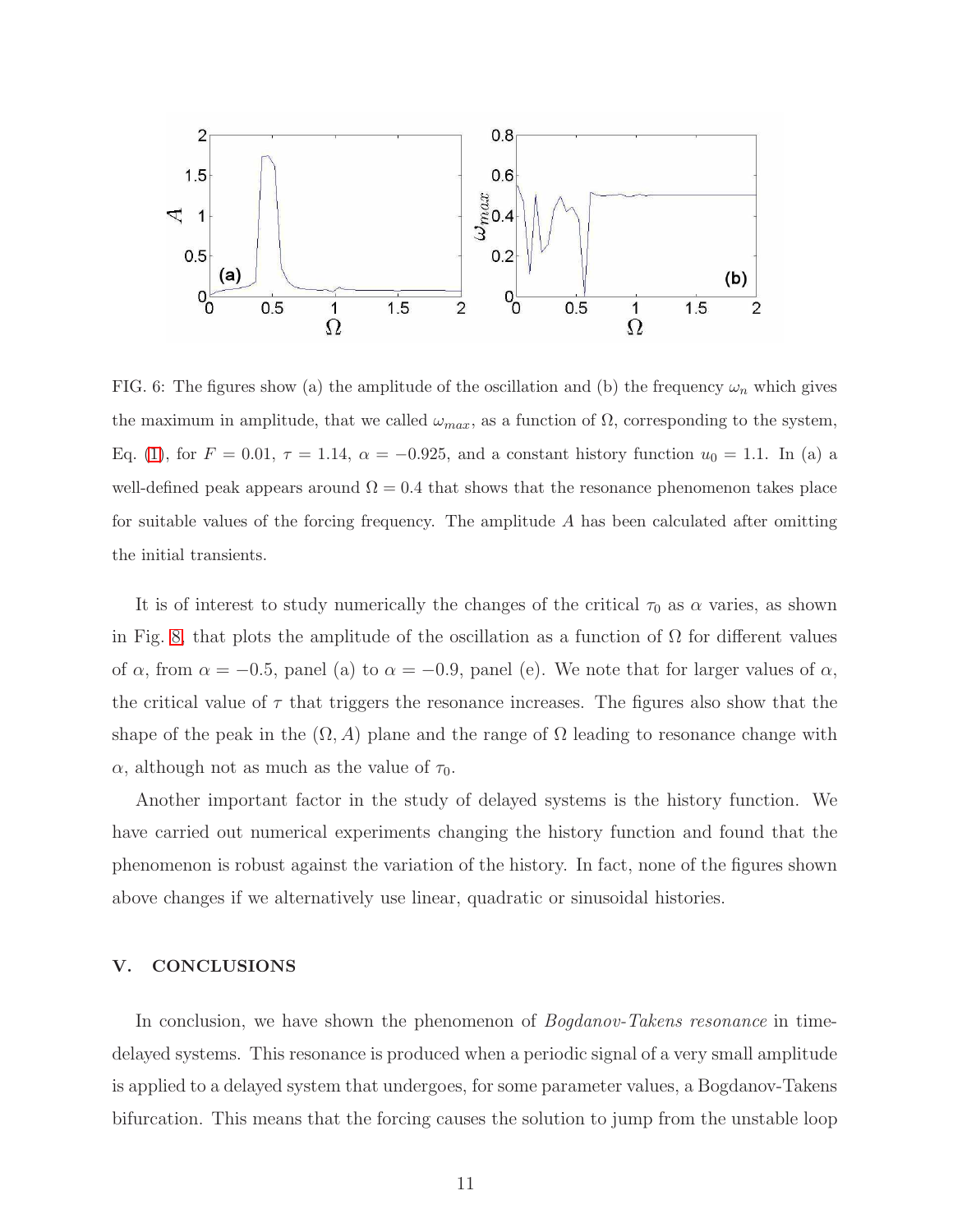

<span id="page-11-0"></span>FIG. 7: The resonance for Eq. [\(1\)](#page-2-2), but now with  $\alpha = -0.8$ ,  $\tau = 1.5$ . Panels (a) and (b) show the solution and its Fourier analysis for  $F = 0$ . Panels (c) and (d) show the solution and its Fourier analysis for  $F = 0.01$ ,  $\Omega = 0.6$ . Panel (e) shows the amplitude of the solution as a function of  $\Omega$ . The amplitude A has been calculated after omitting the initial transients.

 $L_u$  in the neighbourhood of the equilibrium, to the stable loop  $L_s$ , due to the coexistence of these two unstable and stable solutions in the formerly mentioned bifurcation. Furthermore, the frequency of the resulting sustained oscillation is not related to the frequency  $\Omega$  of the forcing. Resonance takes places for  $\Omega$  in a suitable interval, rather than at critical values of Ω.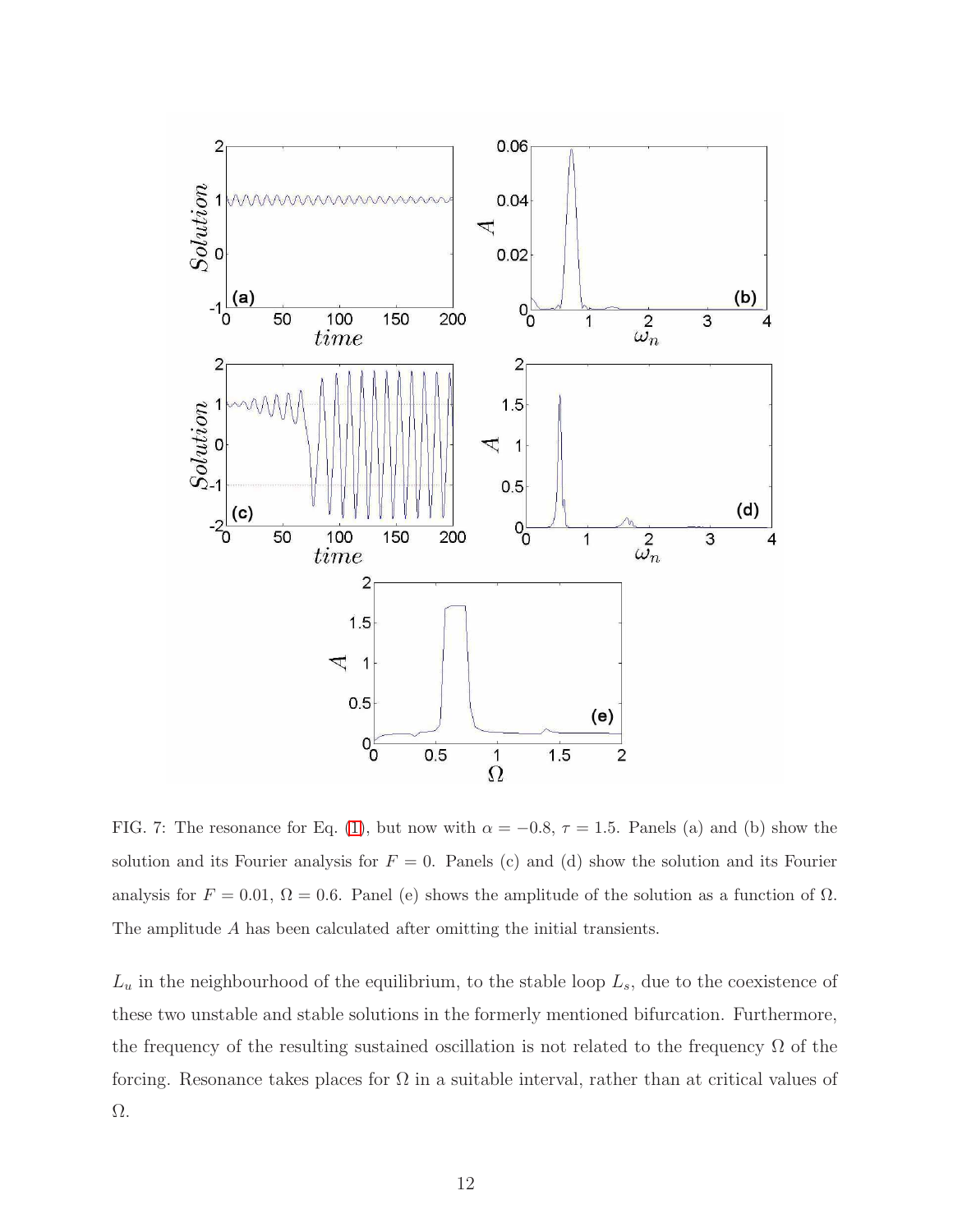

<span id="page-12-0"></span>FIG. 8: Amplitude of the solution of Eq. [\(1\)](#page-2-2) as a function of  $\Omega$  for different values of the parameter α. Panel (a):  $\tau = 12.8$  and  $\alpha = -0.5$ . Panel (b):  $\tau = 3.3$  and  $\alpha = -0.6$ . Panel (c):  $\tau = 2.01$  and  $\alpha = -0.7$ . Panel (d):  $\tau = 1.51$  and  $\alpha = -0.8$ . Panel (e):  $\tau = 1.2$  and  $\alpha = -0.9$ . As  $\alpha$  decreases, the values of  $\tau$  that trigger the resonance decrease. The amplitude A has been calculated after omitting the initial transients.

#### Acknowledgements

The work of M. C. and M. A. F. S. was supported by the Spanish Ministry of Economy and Competitiveness under project no. FIS2013-40653-P and by the Spanish State Research Agency (AEI) and the European Regional Development Fund (FEDER) under project no.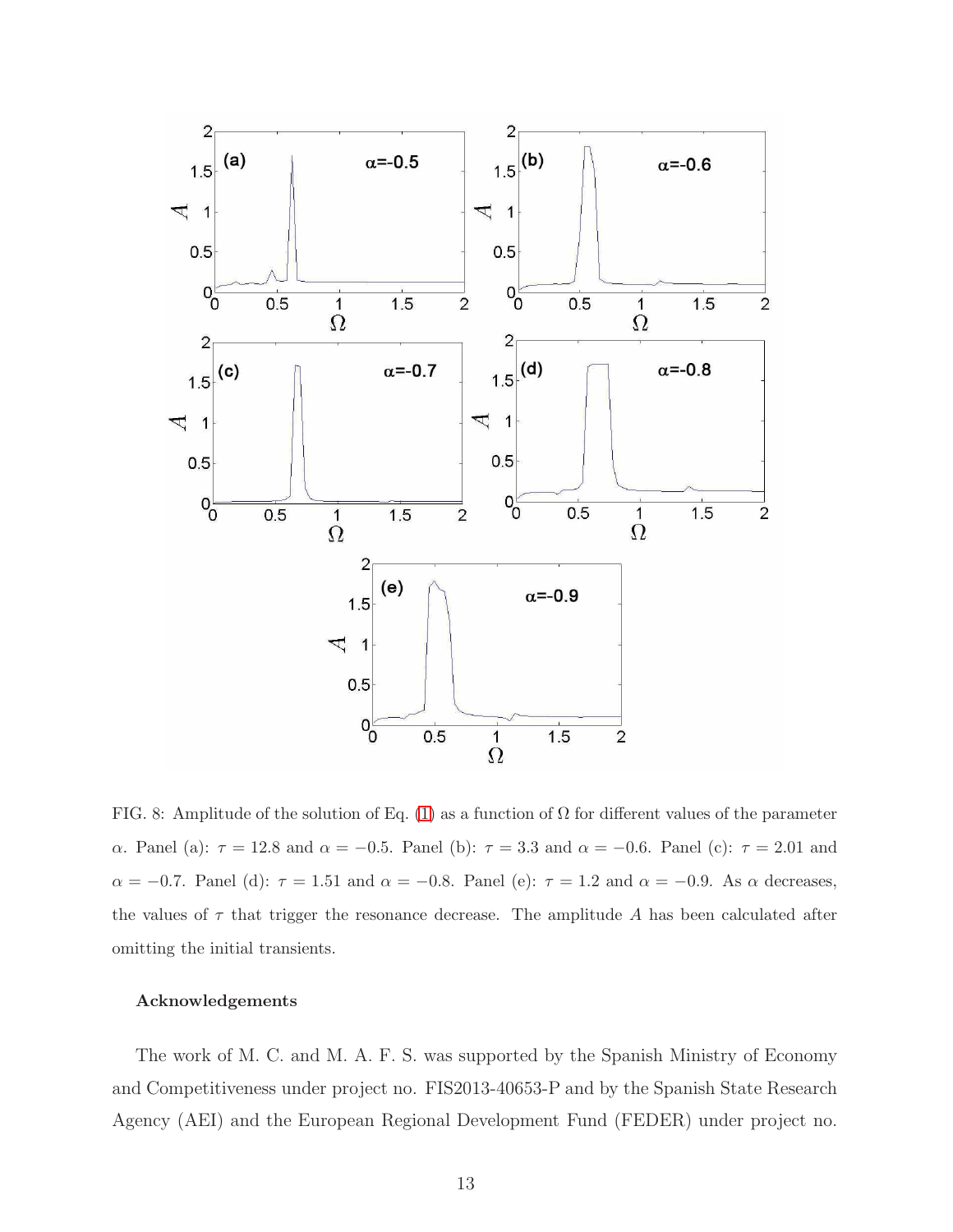FIS2016-76883-P. In addition, M. A. F. S. acknowledges the jointly sponsored financial support by the Fulbright Programme and the Spanish Ministry of Education (programme no. FMECD-ST-2016). B. Z. has been supported by the National Natural Science Foundation of China (Grant No. 11371357). She is grateful to Universidad Carlos III de Madrid for hosting her stay in Spain and to the China Scholarship Council for providing the necessary funds. J. M. S. has been supported by projects MTM2013–46553–C3–1–P and MTM2016– 77660–P(AEI/FEDER, UE) from the Spanish Ministry of Economy and Competitiveness.

- <span id="page-13-0"></span>[1] Gammaitoni, L., Hänggi, P., Jung, P., Marchesoni, F.: Stochastic resonance. Rev. Mod. Phys. 70, 223–287 (1998)
- <span id="page-13-1"></span>[2] McDonnell, M.D., Stocks, N.G., Pearce, C.E.M., Abbott, D.: Stochastic Resonance. Cambridge University Press, Cambridge (2008)
- <span id="page-13-2"></span>[3] Zambrano, S., Casado, J. M., Sanjuán, M.A.F.: Chaos-induced resonant effects and its control. Phys. Lett. A 66(4), 428–432 (2007)
- <span id="page-13-3"></span>[4] Pikovsky, A. S., Kurths, J.: Coherence resonance in a noise-driven excitable system. Phys. Rev. Lett. 78(5), 775–778 (1997)
- <span id="page-13-4"></span>[5] Landa, P.S., McClintock, P.V.E..: Vibrational resonance. J. Phys. A: Math. Gen. 33, L433– L438 (2000)
- <span id="page-13-6"></span><span id="page-13-5"></span>[6] Rajasekar, S., Sanju´an, M.A.F.: Nonlinear Resonances. Springer, Cham (2016)
- [7] Chiasson, J., Loiseau, J.J.: Applications of Time-Delay Systems. Springer, Berlin (2007)
- [8] Loiseau, J.J., Michiels, W., Niculescu, S.I., Sipahi, R. (eds.): Topics in Time-Delay Systems: Analysis, Algorithms, and Control. Springer, Berlin (2009)
- [9] Atay, F.M., Complex Time-Delay Systems: Theory and Applications. Springer, Berlin (2010)
- [10] Choe, C.U., Dahms, T., Hövel, P., Schöll, E.: Controlling synchrony by delay coupling in networks: from in-phase to splay and cluster states. Phys. Rev. E 81 025205 (2010)
- <span id="page-13-7"></span>[11] Fischer, I., Vicente, R., Buld´u, J. M., Peil, M., Mirasso, C.R.: Zero-lag long-range synchronization via dynamical relaying. Phys. Rev. Lett. 97, 123902 (2006)
- <span id="page-13-8"></span>[12] Gumowski, I., Mira, C.: Optimization in Control Theory and Practice. Cambridge University Press, Cambridge (1968)
- <span id="page-13-9"></span>[13] Yang, J.H., Liu, X.B.: Delay induces quasi-periodic vibrational resonance. J. Phys. A: Math.